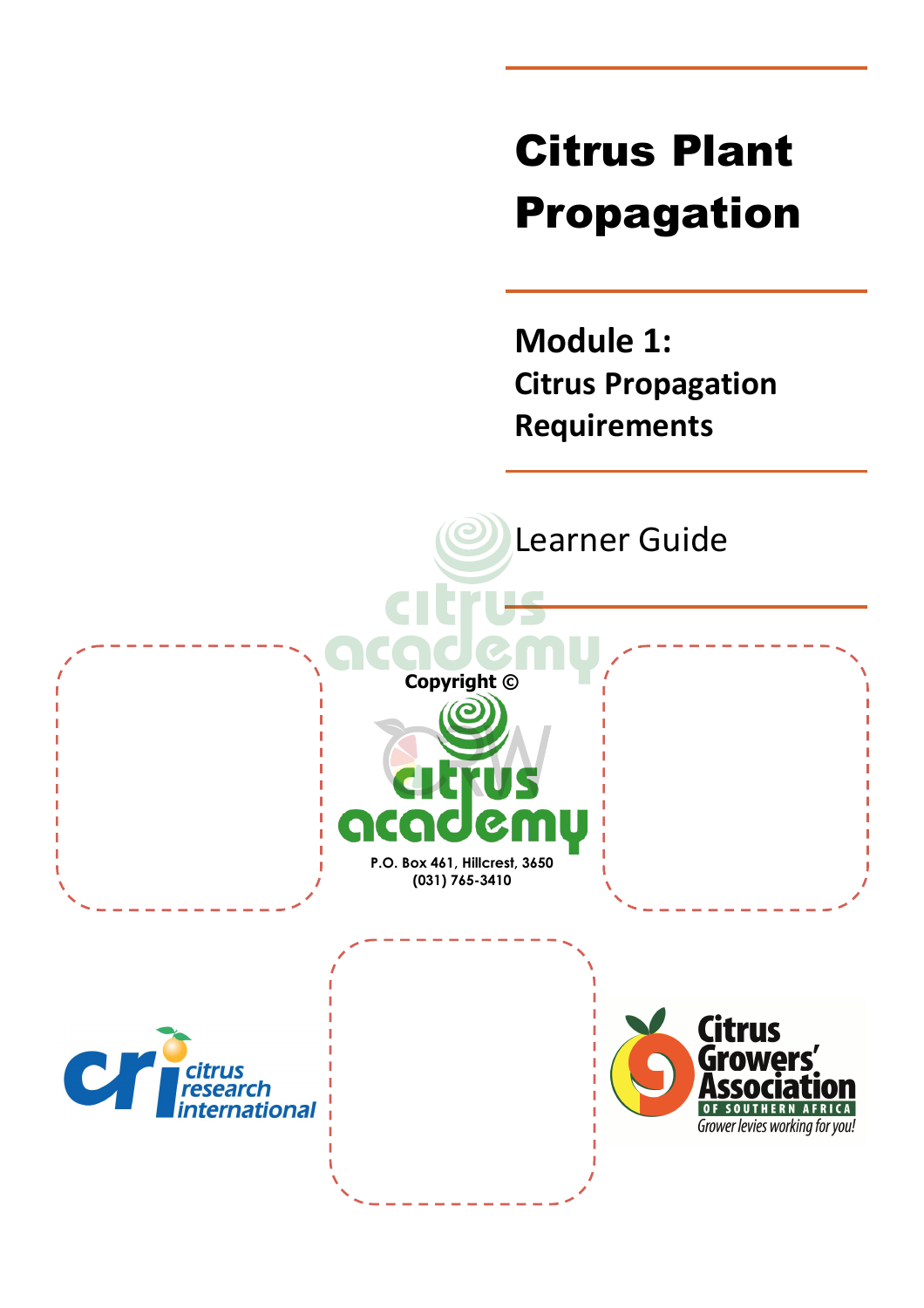**© Citrus Academy NPC**  2 nd edition 2019

The content of this module is based on audio-visual material produced by the Citrus Academy.

**Scripted by:**  Jacomien de Klerk

#### **Visual material production:**  Sagritex (Pty) Ltd

#### **Additional information sources:**

Citrus Academy Production Learning Material Citrus Academy Nursery Workers' Programme CRI Citrus Production Guidelines

#### **Project coordinator:**

Citrus Academy (Jacomien de Klerk)



#### **Disclaimer**

By accepting this document and reading its contents you agree to be bound by the terms of this disclaimer.

The use of the contents of this document and the accompanying visual material is at your own risk. Neither the Citrus Academy nor Citrus Research International nor the Citrus Growers' Association warrant that the content of this document or the visual material is suitable for your intended use or that it is free of inaccuracies or omissions. The opinions and advice expressed in this document and the visual material are not necessarily those of the Citrus Academy, Citrus Research International or the Citrus Growers' Association. The Citrus Academy, Citrus Research International and the Citrus Growers' Association, their directors, officers, employees, agents and contractors shall not be liable for any loss or damage of any nature suffered by any person as a direct or indirect result of the use of, or inability to use, any advice, opinion or information contained in this document or the visual material, or any misrepresentation, misstatement or omission, whether negligent or otherwise, contained in this document and the visual material.

You indemnify the Citrus Academy, Citrus Research International and the Citrus Growers' Association against any claim by any third party against the Citrus Academy, Citrus Research International and the Citrus Growers' Association, their directors, officers, employees, agents or contractors arising from, or in connection with, the use of, or reliance on, the contents of this document and the visual material. It is your responsibility to determine suitability of the contents of this document and the accompanying visual material for your intended use.



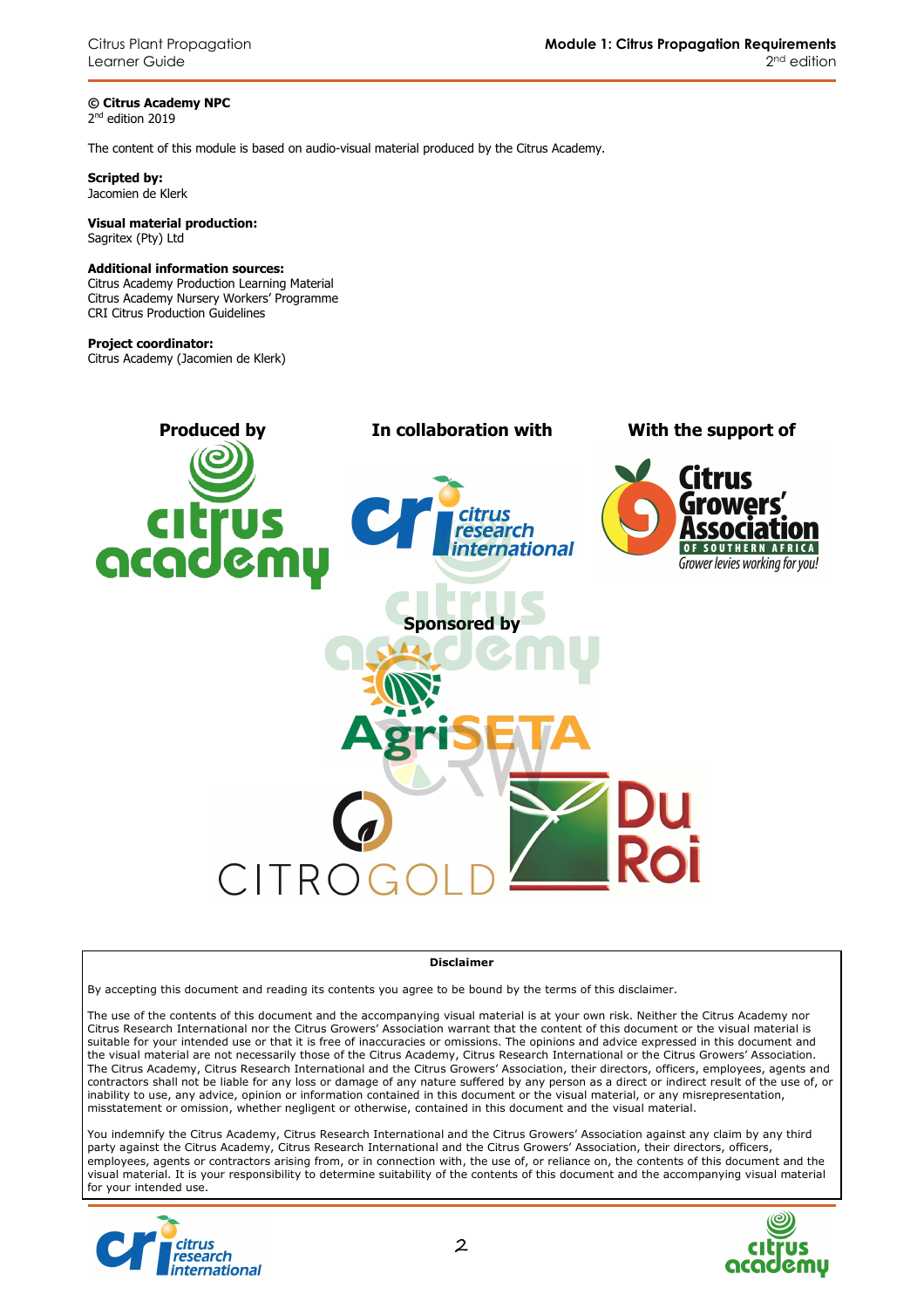# Contents

| <b>Introduction</b>                                                                                                                                                                                                                                                                                                                    | 4                                                                                                                                                               |
|----------------------------------------------------------------------------------------------------------------------------------------------------------------------------------------------------------------------------------------------------------------------------------------------------------------------------------------|-----------------------------------------------------------------------------------------------------------------------------------------------------------------|
| <b>The Citrus Improvement Scheme</b>                                                                                                                                                                                                                                                                                                   | 4                                                                                                                                                               |
| <b>Citrus Propagation Process</b>                                                                                                                                                                                                                                                                                                      | 4                                                                                                                                                               |
| <b>Nursery Requirements</b><br>Tools & Equipment<br>Seed Germination Trays<br>Seedling Trays<br><b>Planting Bags</b><br><b>Planting Tool</b><br><b>Budding Tools</b><br><b>Plant Stakes</b><br>Other Equipment<br>Propagation Media<br><b>Propagation Structures</b><br><b>Germination Rooms</b><br>Greenhouses<br><b>Shade Houses</b> | 5<br>6<br>$\overline{6}$<br>$\boldsymbol{6}$<br>$\overline{6}$<br>6<br>$\overline{7}$<br>$\overline{7}$<br>7<br>7<br>$\overline{7}$<br>$\overline{7}$<br>8<br>8 |
| <b>Environmental Conditions</b><br>Humidity<br>Aeration<br>academu<br>Light<br>Temperature                                                                                                                                                                                                                                             | 8<br>9<br>9<br>9<br>9                                                                                                                                           |
| <b>Conclusion</b>                                                                                                                                                                                                                                                                                                                      | 10                                                                                                                                                              |
|                                                                                                                                                                                                                                                                                                                                        |                                                                                                                                                                 |



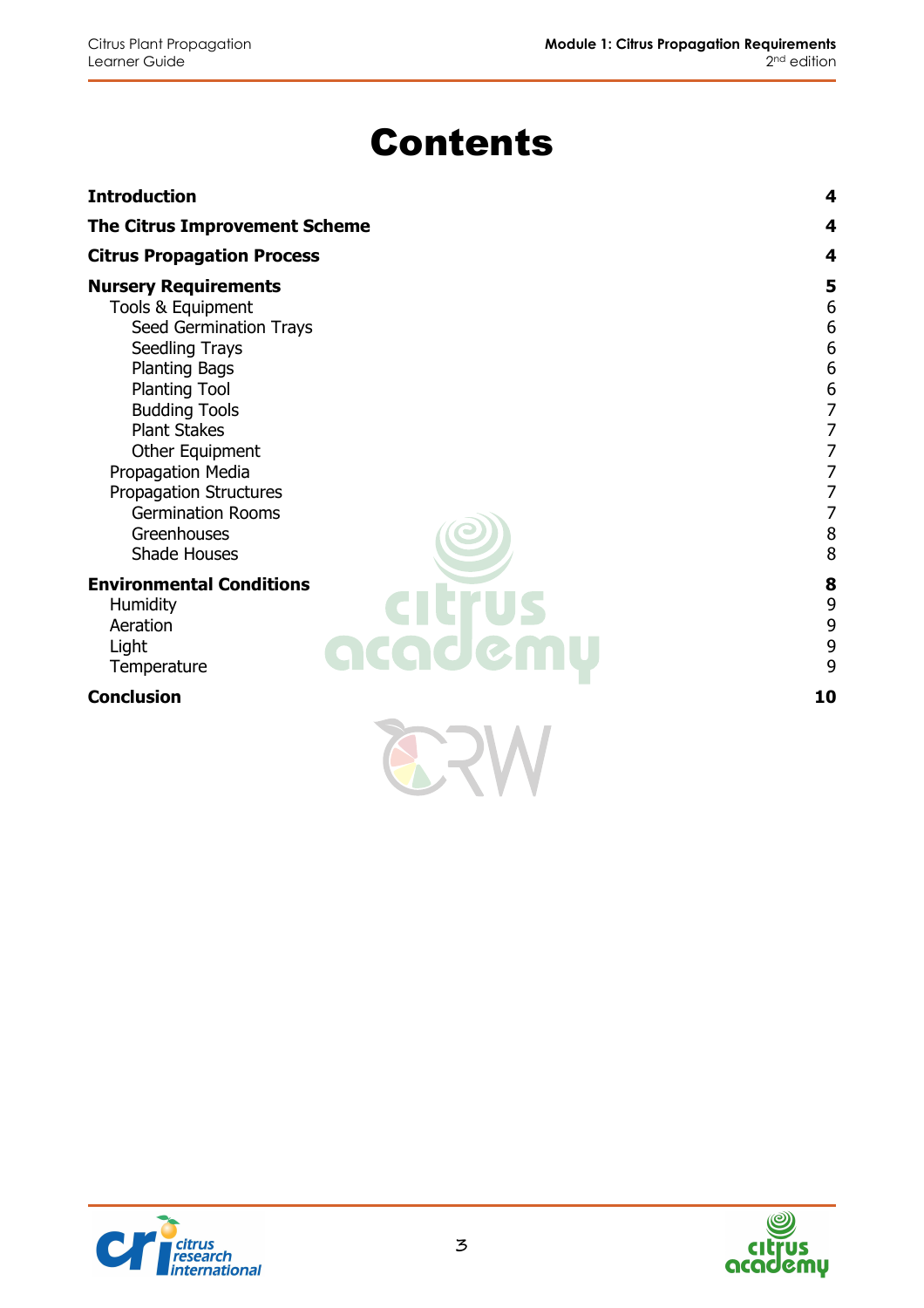# **Introduction**

Southern African citrus growers make a profit from producing quality fruit for the export market. It all begins with planting quality, true-to-type citrus trees, produced by certified citrus nurseries.

Citrus nurseries come in all sizes. The largest nurseries can in a year produce up to 800,000 trees of a wide range of cultivars that are sold all over the country. On the other end of the scale, small nurseries may focus on a few cultivars and produce trees only for citrus growers in their area.

# **The Citrus Improvement Scheme**

When choosing a nursery, growers need to be sure that the nursery will be able to supply them with quality, disease-free, true-to-type trees. The term 'true-to-type' means that the tree will bear fruit of the variety and cultivar that the grower requires. On top of this, trees must be healthy, vigorous, and free of diseases. To assure growers that a nursery can comply with these standards, the nursery is certified through the Citrus Improvement Scheme.

The Citrus Improvement Scheme was put in place to ensure that growers are supplied with nursery trees of the highest possible quality, made from the best genetic material, and being free of diseases. A central component of the Citrus Improvement Scheme is the Citrus Foundation Block near Uitenhage in the Eastern Cape, which is where most of the budwood used in South African citrus nurseries is produced.

The Citrus Improvement Scheme certifies all citrus trees sold by nurseries in South Africa, and growers are strongly advised to only buy trees that have been certified through the scheme. In addition to tree certification, the Citrus Improvement Scheme also certifies nurseries according to a quality management system, on which they are audited twice a year.

# **Citrus Propagation Process**

Before we look at the requirements for citrus propagation, we need to understand the process of making citrus trees.

As a first step, please make sure that you understand citrus types, cultivars and rootstock. If you need to learn more about this, please watch the Citrus Types and Cultivars module that is part of the Citrus Planting Management series.

The first step in the propagation process is to sow seeds in seedling trays. After a few days, the seeds germinate. The seedlings are left to grow until they have more than two differentiated leaves. The seedlings are now ready to be transplanted to seedling trays. Only seedlings that are vigorous and true-to-type are selected to be transplanted. If they are not, they are discarded.

The selected seedlings are transplanted into individual cavities in seedling trays. Seedlings are left to grow until they are about 20cm long. They are then transplanted to planting bags, where they are left to grow until they are at least 50cm tall and the stems are at least 8mm in diameter at the base.



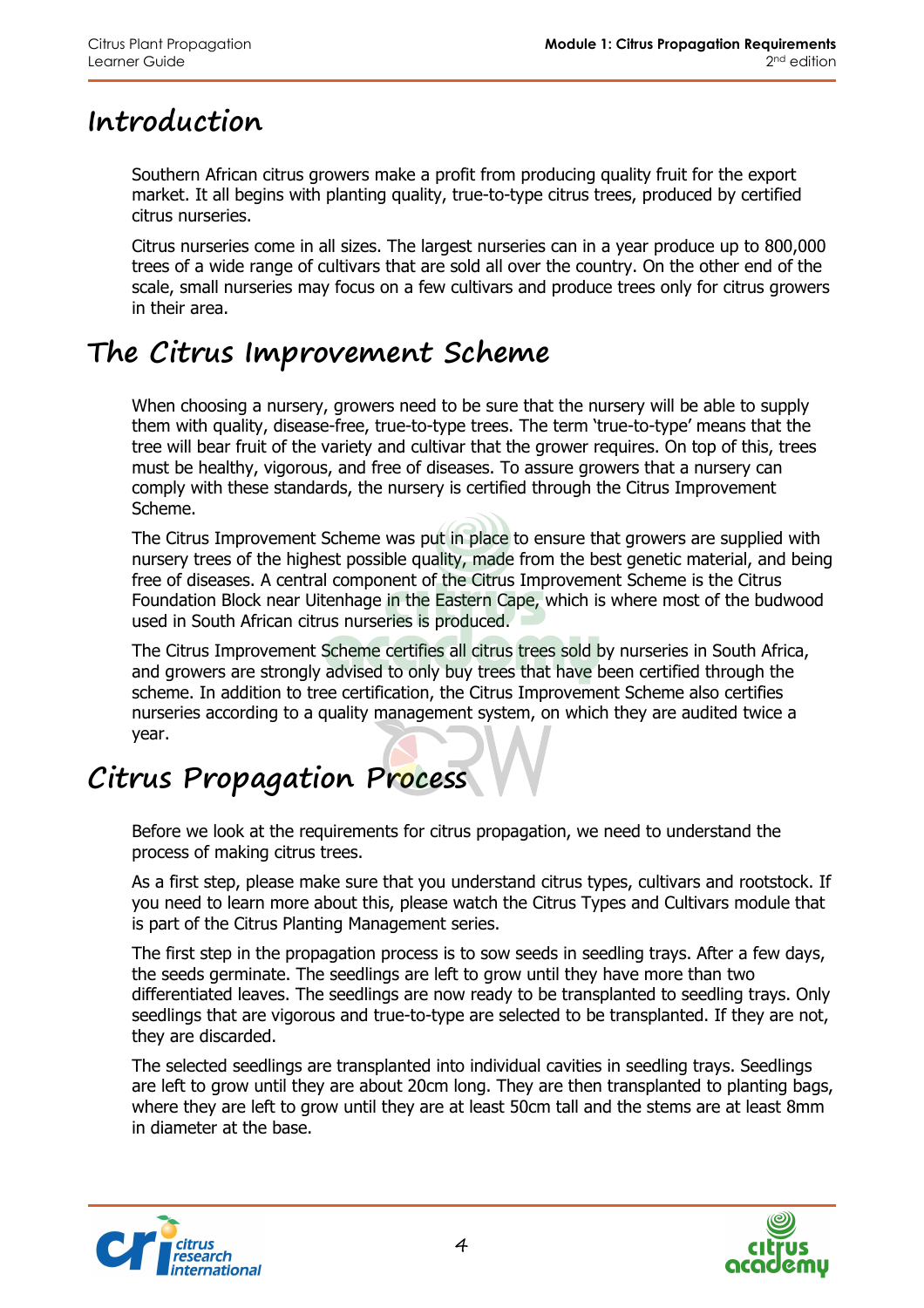Once they have reached this size and are in active growth, scions of the correct cultivar of the fruit-bearing part of the tree are grafted, or budded, onto the seedlings and the budunion is wrapped in tape.

The trees are now left to grow for three weeks after which the bud-union is unwrapped to check that the budding was successful; if it was the bud will be green and would have started to grow. If the bud is dead, the rootstock seedling is set aside for re-budding at a later stage. If the bud is green and growing, it is left for another seven days before the rootstock is cut back to 3cm to 5cm above the bud-union.

The tree is also bound to a stake that is planted next to it to make sure that it grows upright. The trees are left to grow tall. After about sixteen to eighteen months, the trees will be ready for delivery.



This flow diagram shows how citrus trees are propagated.

# **Nursery Requirements**

What do we need in the nursery during the process of making citrus trees? In this module, we will look firstly at the tools and equipment we need, then at the propagation media that is used at each point in the process, thirdly at the propagation structures in the nursery, and we will finish with looking at the ideal environmental conditions for plants to grow in.



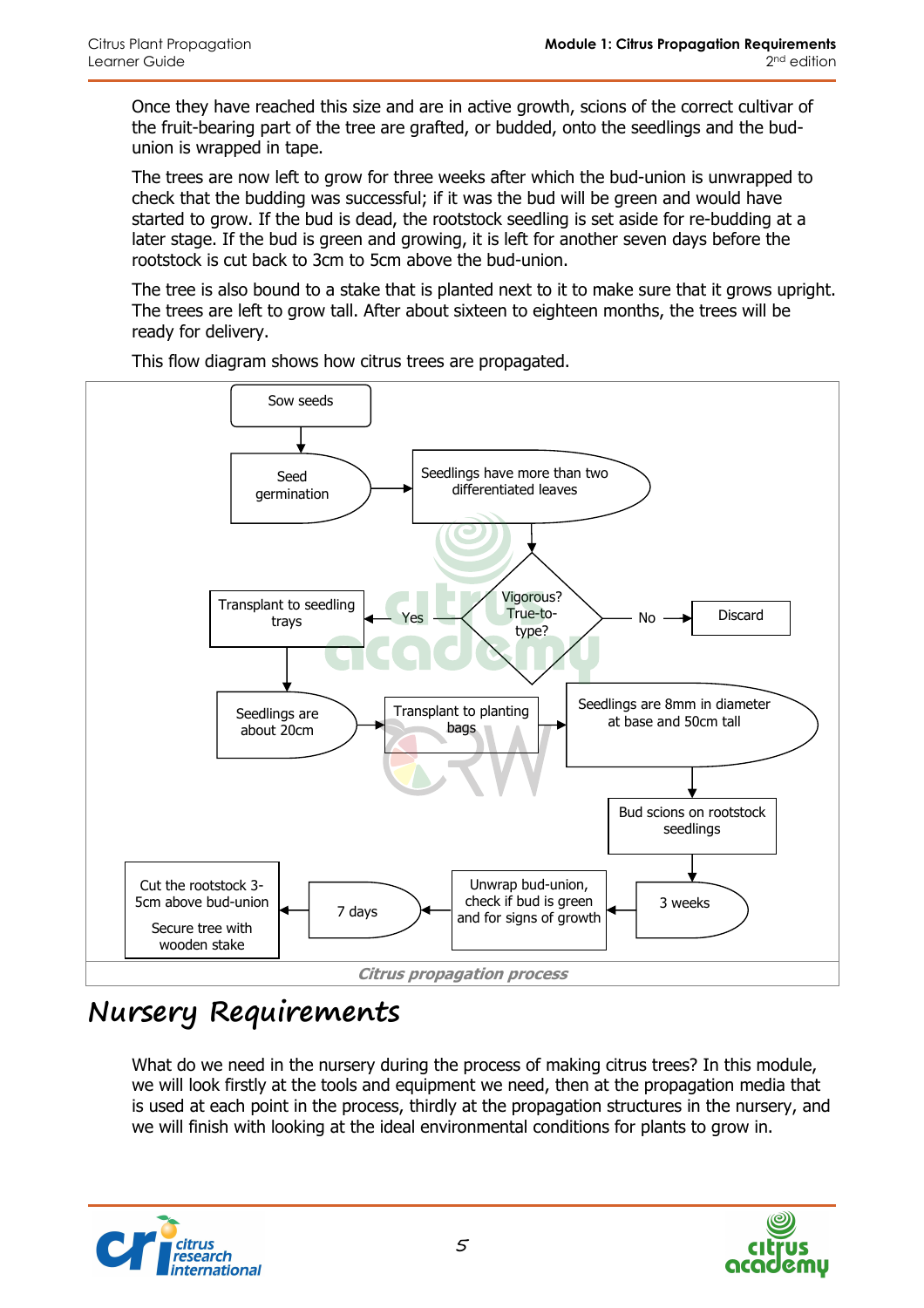# **Tools & Equipment**

#### **Seed Germination Trays**

The first equipment we need is seed germination trays. They are 5cm deep, with a square wooden frame and a gauze, or shade cloth, base for air root pruning and drainage. Germination trays are placed on special metal racks. Air root pruning is when seedling roots grow through the gauze in the base of the germination tray and die off when exposed to air. It ensures that roots don't grow too long, and is also why these trays must be put in racks and not on solid surfaces.

Every time after a batch of seedlings has been removed from germination trays, the trays must be sterilised. All the growth medium and bits of plant material are removed and the trays are dipped in a suitable sterilisation solution.

#### **Seedling Trays**

Seedlings are transplanted from germination trays into individual cavities in seedling trays, which are the next items we need. Cavities in seedling trays have a volume of 60ml.

There are two types of seedling trays. The one kind is solid polystyrene trays, and the other plastic trays with loose inserts. Plastic trays work better because the seedlings can be moved around with their inserts so that trays with uniform plants can be made up, but they are also more expensive than polystyrene trays. Both polystyrene and plastic trays can be used more than once.

Seedling trays must also be sterilised every time after they are used. Remove all the growth medium and plant material from the trays, wash them with clean water, and sterilise them, either with a sterilisation solution or with a steam steriliser.

### **Planting Bags**

Next we need planting bags to transplant the seedlings into, and in which the young trees can stay for up to 24 months, until they are ready to be planted in the orchard. It is important that bags are good quality and strong, so that they will last. Nurseries use different planting bags, but they usually have a volume of 4l or 5l, and it is important that the bag must be tall but not too wide so that it will drain well. Bags also have holes low down on their sides for drainage.

### **Planting Tool**

When you transplant seedlings to the seedling trays, you will need a planting tool to make a hole of the right size in the growth medium in the seedling tray. This planting tool is sometimes called a dibber.

You will also need a dibber when you transplant the seedlings from seedlings trays to planting bags. In this case it is easiest to use one of the loose inserts from the seedlings trays, attached to a stake, because it will make a hole of exactly the right size. Remember to sterilise the planting tool before you use it.



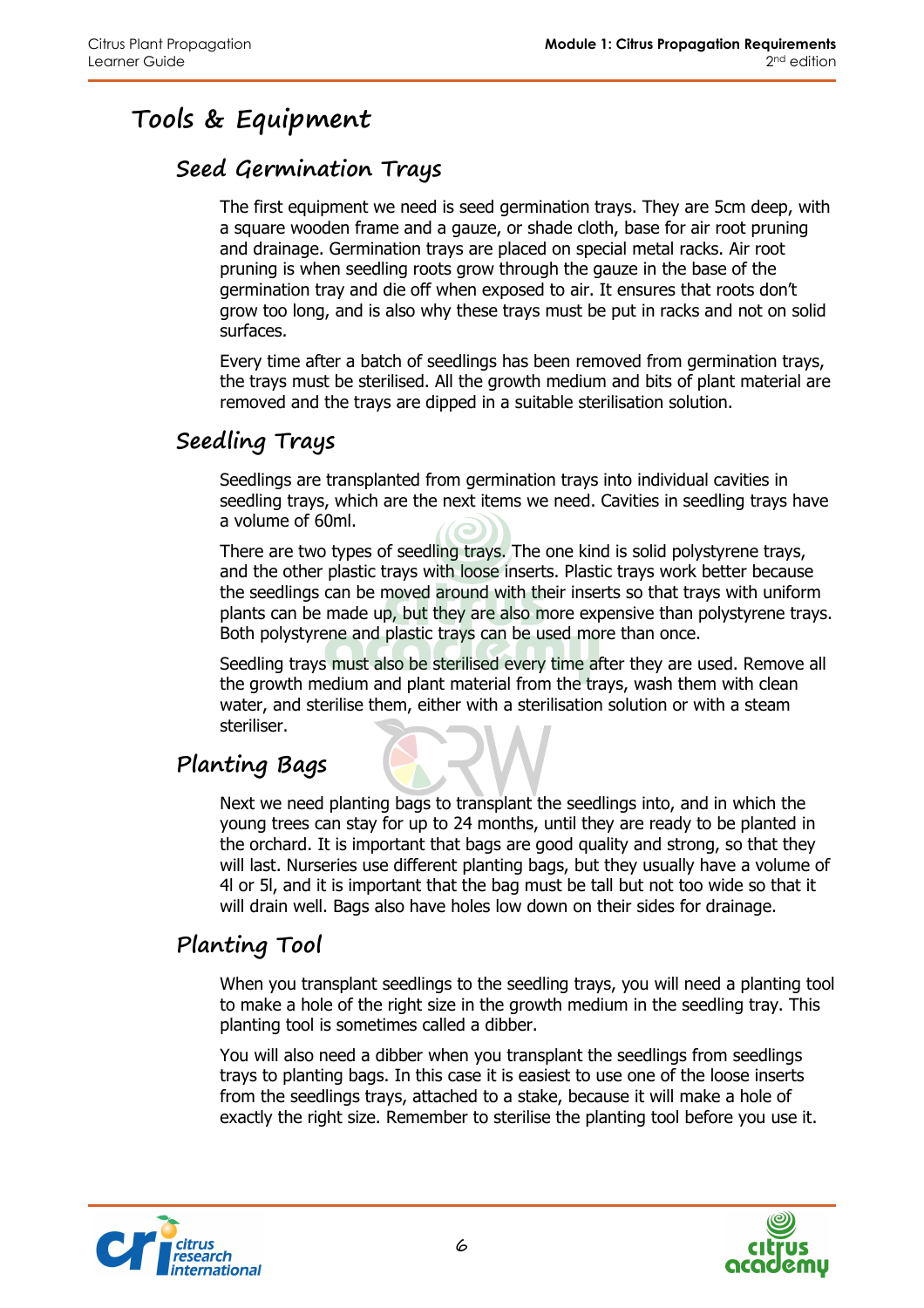### **Budding Tools**

When you bud scions onto rootstock seedlings you need a budding knife and tape. The budding knife is used to make an inverted T-cut on the stem of a seedling, and to cut the bud-eye from the budwood. A budding knife must always be razor sharp so that it won't bruise the plant tissue around the cut on the stem. Bruising can cause budding to fail.

Clear polyethylene tape is used to bind the bud to the stem after it is inserted in the T-cut, so that the bud is kept in place until the bud-union and the healing is complete. It also keeps the bud-union from drying out completely, and from too much water getting in and rotting the bud.

#### **Plant Stakes**

The last special items you need in the nursery are the stakes or cleats that trees are bound to. These cleats are usually about 1m long, and made of wood. The end of the cleats which are planted in the growth medium is treated with copper, which makes it green, so that it is sterile.

### **Other Equipment**

In addition to this special nursery equipment, you will also need general items, such as pruning shears, spraying equipment, water sprayers and cans, herbicide sprayers, and so on.

## **Propagation Media**

Next we take a look at the propagation media, or soil, used during the propagation process. Generally, three different kinds of growth media are used in the germination trays, seedlings trays and planting bags.

In germination trays we use a medium grade vermiculite or perlite, which is sterile and has a low risk of contamination. Most nurseries use pine bark, peat moss or coir in seedlings trays. This growth medium must hold water well, because the cavities are small. If the growth medium is too sandy, it can be difficult to remove the roots from the cavity and the plant can be damaged easily. Most nurseries have their own secret recipes for the growth medium used in planting bags. It is, however, important for it to have an air-filled-porosity of between fourteen and 20% and electrical conductivity lower than 60mS/m, and for it to be sterile, with a pH value of 6.5.

## **Propagation Structures**

Now that we know what equipment, tools and media we need, let's look at the structures we will be working in. In most nurseries you will find germination rooms, greenhouses and shade houses. The most important job that structures must fulfil is to create and maintain the right environmental conditions for that stage of the propagation process.

#### **Germination Rooms**

During seed germination the temperature, humidity and light must be carefully controlled in the germination room. The ideal temperature is between 26°C and 28°C, and humidity must be higher than 80%.



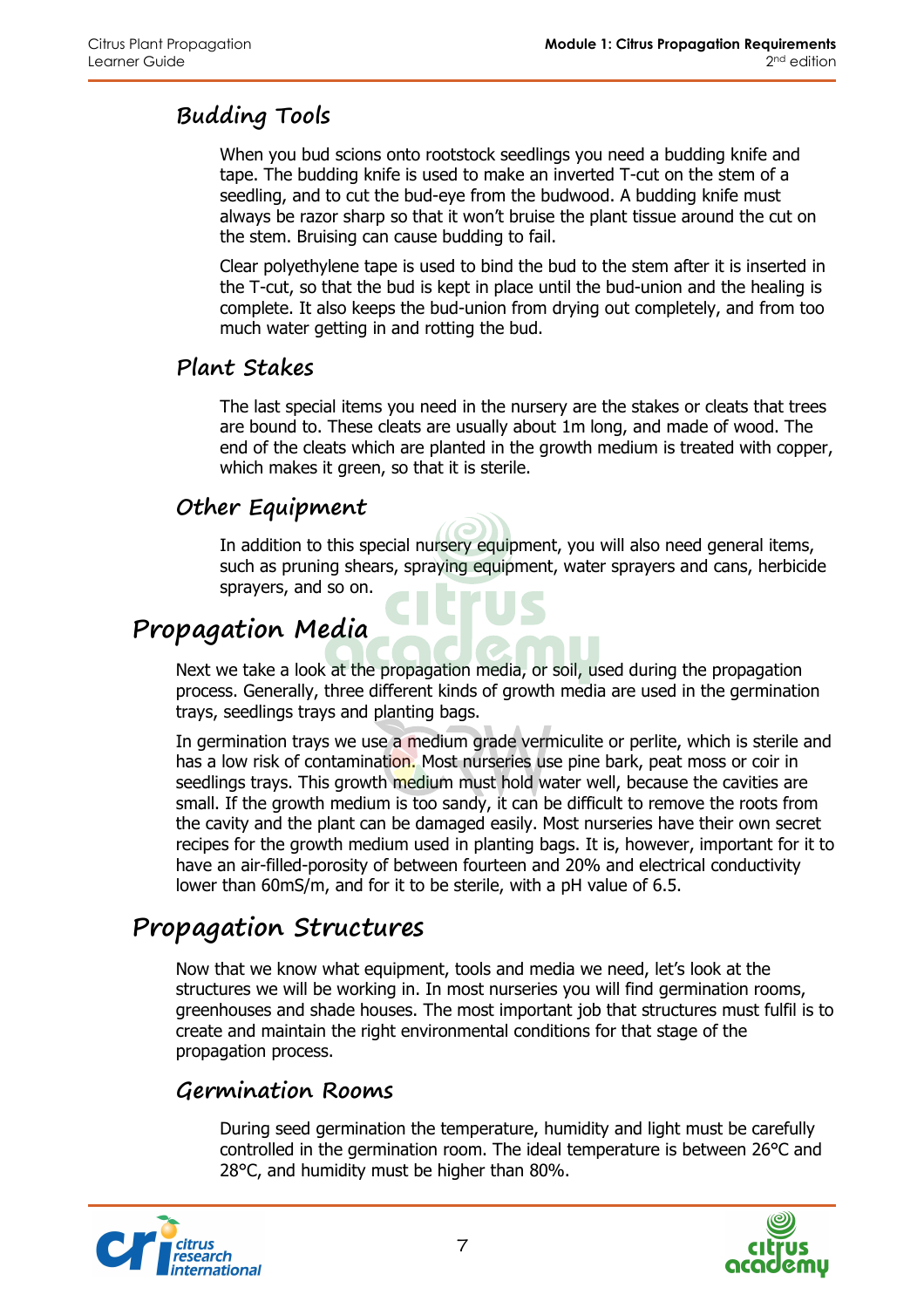For light, the quantity and the colour matter. It is important to have enough light in the germination room, otherwise the seedlings will not germinate properly or they will grow etiolated. Red light promotes germination and growth, and rooms should be equipped with sources of artificial red light.

#### **Greenhouses**

Greenhouses, also known as tunnels, are the next structures in which the citrus seedlings are housed. In greenhouses, plant growth and development are promoted and accelerated. Most nurseries will have greenhouses of different sizes, used to house plants at different growth stages.

The environmental conditions in greenhouses are still controlled to some extent, but not as closely as in germination rooms. Ideally the temperature should be kept between 26°C and 28°C and humidity should be between 40% and 65%. It is also important to ensure that there isn't a build-up of carbon dioxide (CO2) in the greenhouse, because this will limit plant growth. For this reason, greenhouses are equipped with extraction fans which are used to aerate the rooms at regular intervals.

Another important factor in greenhouses is light. Light is essential for photosynthesis and also increases the rate of transpiration, which makes more energy available for plant growth. In the greenhouses the plants are placed very close together, so light penetration can be a challenge. Trees in planting bags are arranged in the greenhouse in groups of the same size, but in most greenhouses groups of plants of different sizes and ages alternate to help with light interception and aeration, and there is usually pathways between the groups of trees.

If the greenhouse is kept cooler, the plants' respiration rate decreases meaning that less energy is used for respiration and more is available for plant growth. Remember transpiration is when a plant loses water through its surface, and respiration is when the plant takes up oxygen to be delivered to the different parts of the plant, and releases carbon dioxide and water.

#### **Shade Houses**

Shade houses are the last place the seedlings go to in the propagation process. Conditions in shade houses are determined mostly by ambient weather conditions. While the plants are protected from wind and direct sunlight, the temperature and humidity cannot be controlled to a great extent, and the light is controlled only by the percentage of shade cloth used. Ideally light intensity should be reduced, which in turn reduces the temperature and increases humidity.

# **Environmental Conditions**

We briefly made mention before of the humidity, temperature and light conditions in the various structures. Let's look in more detail at these environmental conditions.

Plants naturally regulate their level of metabolic activity according to environmental conditions. In extreme temperatures and humidity plants stop growing altogether, and they may even die if the conditions persist. Even in conditions that are reasonable but not ideal plant growth will slow down, which can have a significant impact on the efficiency in the



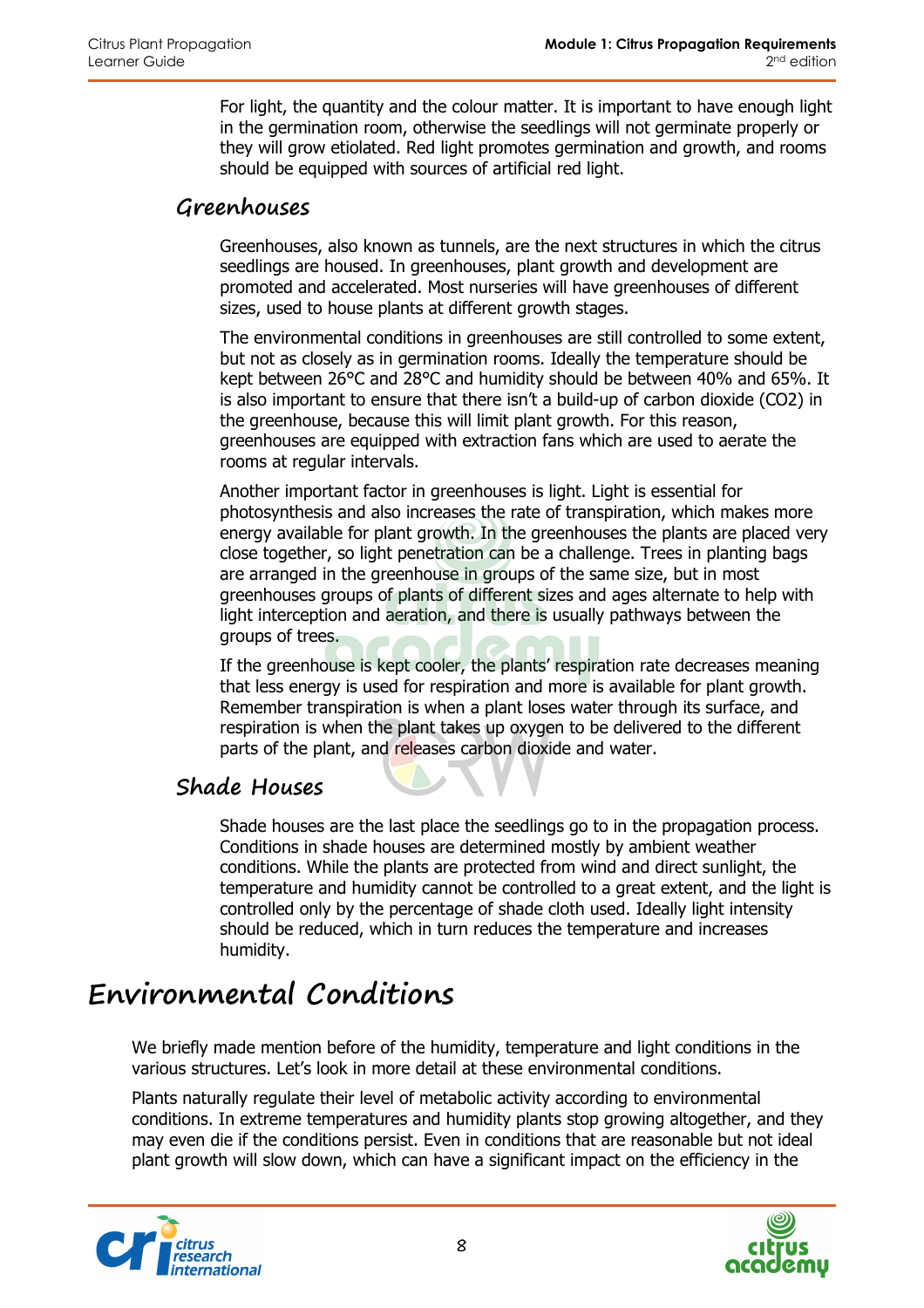nursery and its ability to produce quality trees in the shortest possible time. Effectively regulating these factors is an important part of nursery management.

The most important environmental conditions are humidity, aeration, light quality and quantity, and temperature. In nature, there is an interaction between these factors, and they all affect each other. In a controlled environment such as a nursery, light is the most influential factor in this interaction. Light changes the temperature, which in turn affects the humidity level.

# **Humidity**

Humidity levels are particularly important in allowing the plant to carry on with its metabolic processes. The ideal relative humidity for citrus propagation ranges between 80% and 90% for seed germination, and in the region of 50% for budding. In warm and dry areas, the humidity level often falls below 50% on hot summer days, making budding more delicate and requiring close monitoring.

### **Aeration**

By aeration we mean the balance of the gasses in the structure where the plants are kept, of which the most important gasses for our purposes are oxygen and carbon dioxide. Plants grow best in a balanced environment, where both gasses are sufficient, as the processes of respiration and photosynthesis make use of both oxygen and carbon dioxide to sustain and develop the plant. In the open and under shade cloth the ambient air movement is good enough to aerate plants. In structures such as tunnels, ventilation becomes important. Ventilation extracts 'old' air which may have excess oxygen or carbon dioxide, produced by plants during the day or night respectively.

### **Light**

All plants require light to grow. Light is essential for photosynthesis, while light quality, which is determined by the wavelength of the light, influences germination. In greenhouses and shade houses there has to be adequate light for the process of photosynthesis. If the plant does not receive enough light, which may be due to shading or over-crowding, it will display symptoms of retarded growth.

In germination rooms, red light with a wavelength of 160nm (nanometre) is used to stimulate seed germination. Fluorescent tubes are commonly used as an artificial source for red light. These lights are used extensively and kept on for as long as possible – it is not unusual to have lights on 24 hours a day, week-round. This is also why seeds must not be too deep in the growth medium, because light needs to penetrate to the seed.

Some red light sources also increase the temperature in the room, otherwise additional heating units are used. Humidity can be increased by using a humidifier, or by wetting the floor. It is essential to have accurate, dependable monitoring equipment installed in the room, and to keep record of the temperature and humidity.

### **Temperature**

The ideal temperature for propagation and plant growth is between 26°C and 28°C. and it must be monitored closely. If the temperature rises above 30°C the stomata on the leaves close and no further respiration takes place. This means that plants will start drying out and wilt.